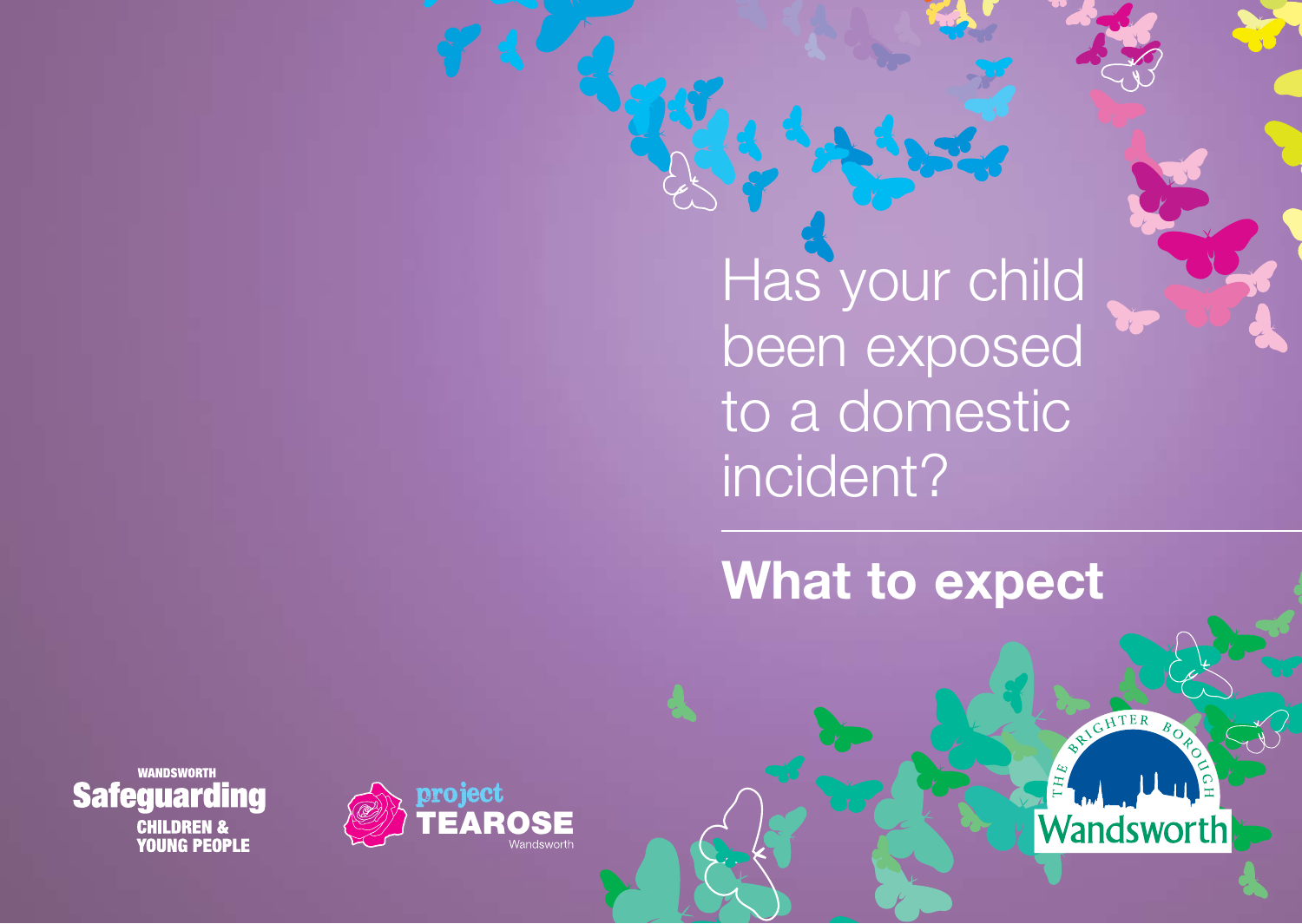## Domestic abuse and children

If you are experiencing domestic abuse it is very likely that your children will be aware of what is happening.

Children will try to interpret what is happening and worry about their role in causing the violence to happen.

Children respond to witnessing abuse in different ways; they may become anxious, withdrawn, depressed or angry. This can affect their school performance, social wellbeing and even future relationships.

#### **Explain to your child that what is happening is not their fault.**

# Tearose: Your child's school

If your child attends a school in Wandsworth and Police have responded to a domestic incident, his or her headteacher or school safeguarding lead will be told by 9am the next morning of what has happened.

This is to make sure that a support network is put in place and your child's teachers are aware of his/her welfare.

The school will work with you, the Police and Children's Social Care to help your child.

Your child's school will only be told of what they need to know. Information is shared confidentially through secure email, by trained Officers in the Community Safety Unit.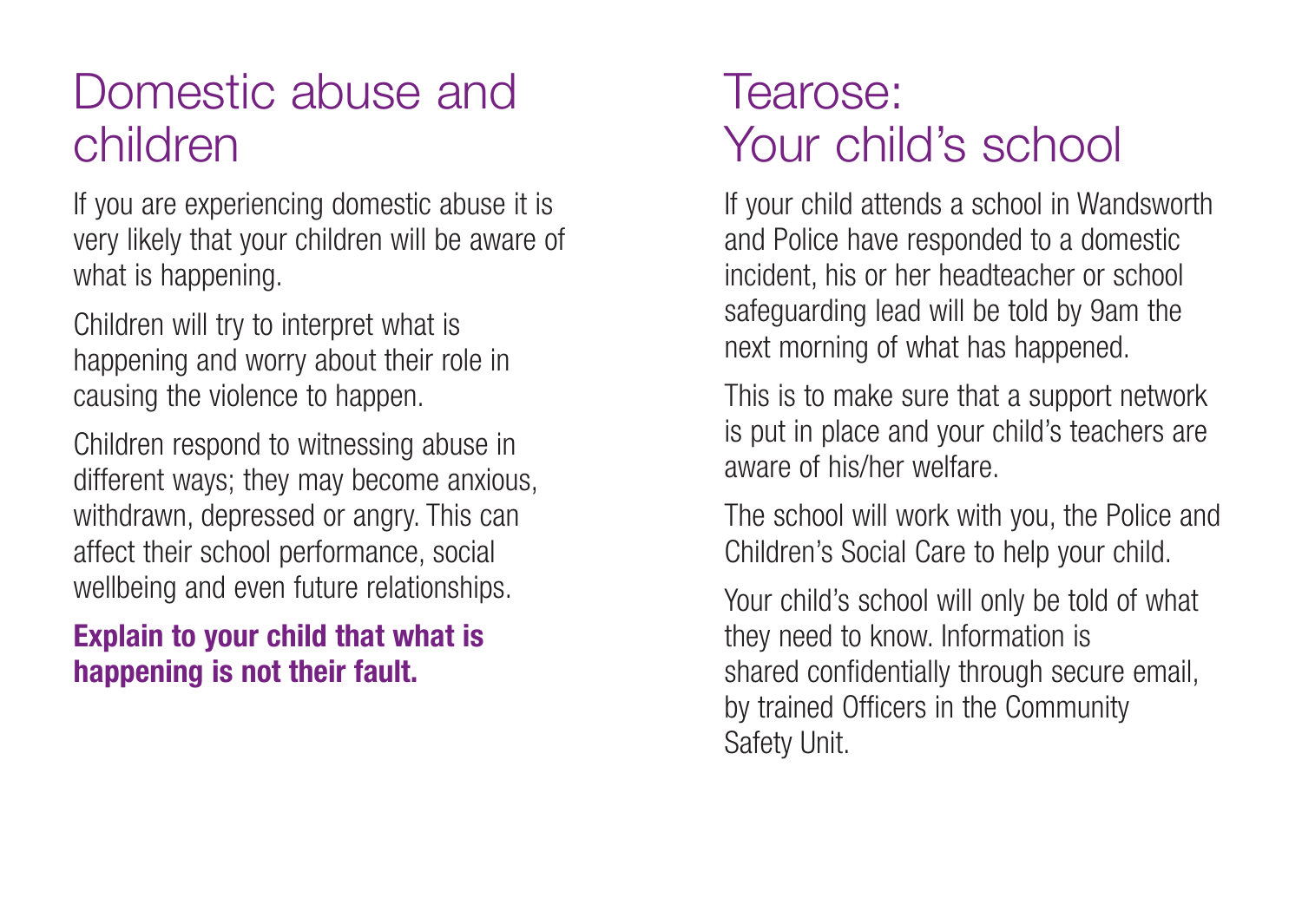# How you can help your child

The Police will tell Children's Social Care about a child involved or present in a domestic incident. This is to make sure that any child at risk of harm is protected.

You can help your child by making sure they:

Children's Social Care may be in touch with you to offer you support and guidance.

For free, impartial and confidential advice about your child's welfare contact the NSPCC on 0808 800 5000.